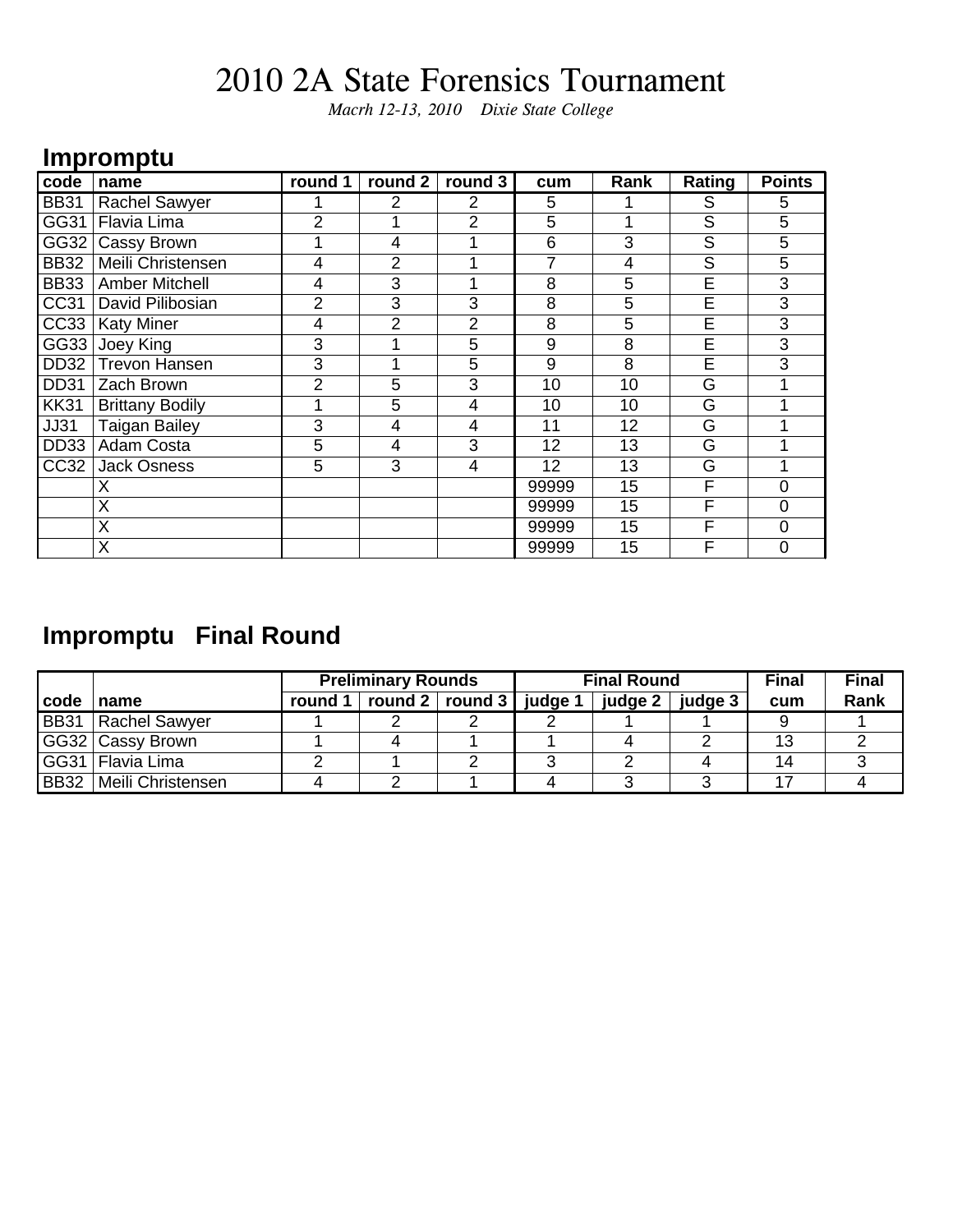*Macrh 12-13, 2010 Dixie State College*

#### **Extemp**

| code             | name                     | round 1        | round 2        | round 3        | cum   | Rank | Rating | <b>Points</b> |
|------------------|--------------------------|----------------|----------------|----------------|-------|------|--------|---------------|
| GG23             | <b>Neal Edgel</b>        | 2              |                |                | 4     |      | S      | 5             |
| CC21             | <b>Dallen Dalton</b>     |                |                | $\overline{2}$ | 4     |      | S      | 5             |
| <b>BB21</b>      | Jordan Bradley           |                | 3              |                | 5     | 3    | S      | 5             |
| CC <sub>23</sub> | <b>Russell Minor</b>     | 3              |                |                | 5     | 3    | S      | 5             |
| CC22             | Erik Wermuth             |                | $\overline{2}$ | 2              | 5     | 3    | S      | 5             |
| GG21             | <b>Justin See</b>        | 2              | 2              | 2              | 6     | 6    | E      | 3             |
| GG22             | Katiemarie Harmon        | $\overline{2}$ | $\overline{2}$ | 3              | 7     | 7    | E      | 3             |
| <b>BB22</b>      | Kenny Bradley            | 3              | 3              | 3              | 9     | 8    | E      | 3             |
| <b>BB23</b>      | Shashi Patel             | 3              | 4              | 3              | 10    | 9    | E      | 3             |
| <b>DD21</b>      | Sage Lund                | 4              | 3              | 4              | 11    | 10   | G      |               |
| <b>HH23</b>      | John Coates              | 4              | 4              | 4              | 12    | 11   | G      |               |
| DD <sub>23</sub> | <b>Melissa Benavides</b> | 5              | 4              | 5              | 14    | 12   | G      |               |
| <b>HH21</b>      | Chyna Stuart             | 5              | 5              | 4              | 14    | 12   | G      |               |
| <b>DD22</b>      | <b>Kristin Hitchcock</b> | 4              | 5              | 5              | 14    | 12   | G      |               |
| <b>HH22</b>      | Corie Mochizuki          | 5              | 5              | 5              | 15    | 15   | F      | 0             |
|                  | л                        |                |                |                | 99999 | 16   | F      | 0             |

### **Extemp Final Round**

|             |                   | <b>Preliminary Rounds</b>                   |  | <b>Final Round</b> |         | <b>Final</b> | <b>Final</b> |
|-------------|-------------------|---------------------------------------------|--|--------------------|---------|--------------|--------------|
| code        | name              | round 1 $ $ round 2 $ $ round 3 $ $ judge 1 |  | judge 2            | judge 3 | cum          | Rank         |
|             | GG23 Neal Edgel   |                                             |  |                    |         |              |              |
| <b>BB21</b> | Jordan Bradley    |                                             |  |                    |         | 14           |              |
| CC21        | Dallen Dalton     |                                             |  |                    |         | 15           |              |
| CC23        | Russell Minor     |                                             |  |                    |         | 15           |              |
|             | CC22 Erik Wermuth |                                             |  |                    |         | 16           |              |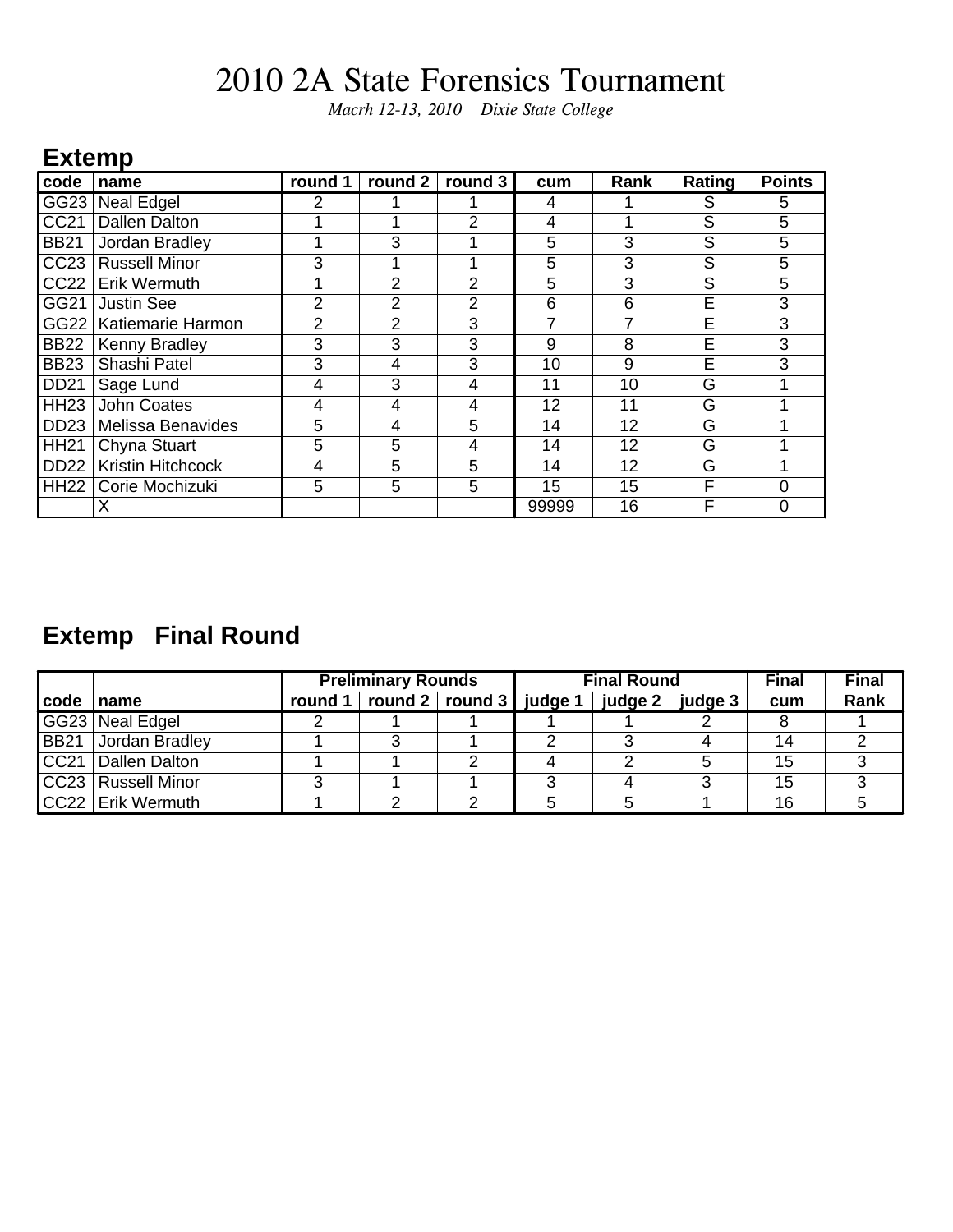*Macrh 12-13, 2010 Dixie State College*

#### **Oratory**

| code             | name                     | round 1 | round 2        | round 3 | cum   | Rank | Rating | <b>Points</b> |
|------------------|--------------------------|---------|----------------|---------|-------|------|--------|---------------|
| CC11             | <b>Audrey Baird</b>      |         | 2              |         | 4     |      | S      | 5             |
| CC <sub>12</sub> | Mary Rice                |         | 2              |         | 4     |      | S      | 5             |
| <b>LL11</b>      | <b>Emma Miller</b>       | 2       | 3              |         | 6     | 3    | S      | 5             |
| GG11             | <b>Mary Hoskins</b>      | 2       |                | 3       | 6     | 3    | S      | 5             |
| <b>HH11</b>      | Myla Livingston          | 3       |                | 2       | 6     | 3    | S      | 5             |
| <b>BB11</b>      | <b>Breanna Breinholt</b> | 2       |                | 4       |       | 6    | E      | 3             |
| <b>BB12</b>      | <b>Felicia Puffer</b>    |         | 4              | 3       | 8     | 7    | E      | 3             |
| GG12             | <b>Eizabeth Loveland</b> | 4       | 3              | 2       | 9     | 8    | E      | 3             |
| <b>HH12</b>      | Erika Owen               | 5       | $\overline{2}$ | 2       | 9     | 8    | E      | 3             |
| <b>BB13</b>      | James Joseph             | 3       | 4              | 4       | 11    | 10   | G      |               |
| GG13             | Sami Baker               | 3       | 5              | 3       | 11    | 10   | G      |               |
| DD12             | Abby Lyons               | 4       | 5              | 4       | 13    | 12   | G      |               |
| DD <sub>11</sub> | Katrina Simonsen         | 5       | 3              | 5       | 13    | 12   | G      |               |
|                  | DD13 Hannah Childs       | 4       | 4              | 5       | 13    | 12   | G      |               |
|                  | ∧                        |         |                |         | 99999 | 15   | F      |               |

### **Oratory Final Round**

|             |                   |         | <b>Final Round Rank</b> |         | <b>Final Round Rating</b> |         | <b>Final</b> | <b>Final</b> |
|-------------|-------------------|---------|-------------------------|---------|---------------------------|---------|--------------|--------------|
| code        | ∣ name            | judge 1 | judge $2 \parallel$     | judge 1 | judge 2 $ $               | judge 3 | cum          | Rank         |
|             | GG11 Mary Hoskins |         |                         |         |                           |         |              |              |
|             | $CC12$ Mary Rice  |         |                         |         |                           |         | 11           |              |
|             | CC11 Audrey Baird |         |                         | ⌒       |                           |         | 14           |              |
| <b>BB11</b> | Breanna Breinholt | ົ       |                         |         |                           |         | 18           |              |
| LL11        | Emma Miller       | 6       |                         | ⌒       |                           |         | 18           |              |
| <b>HH11</b> | Myla Livingston   |         |                         |         |                           |         | 20           |              |

1=Superior 2=Excellent 3=Good 4=Fair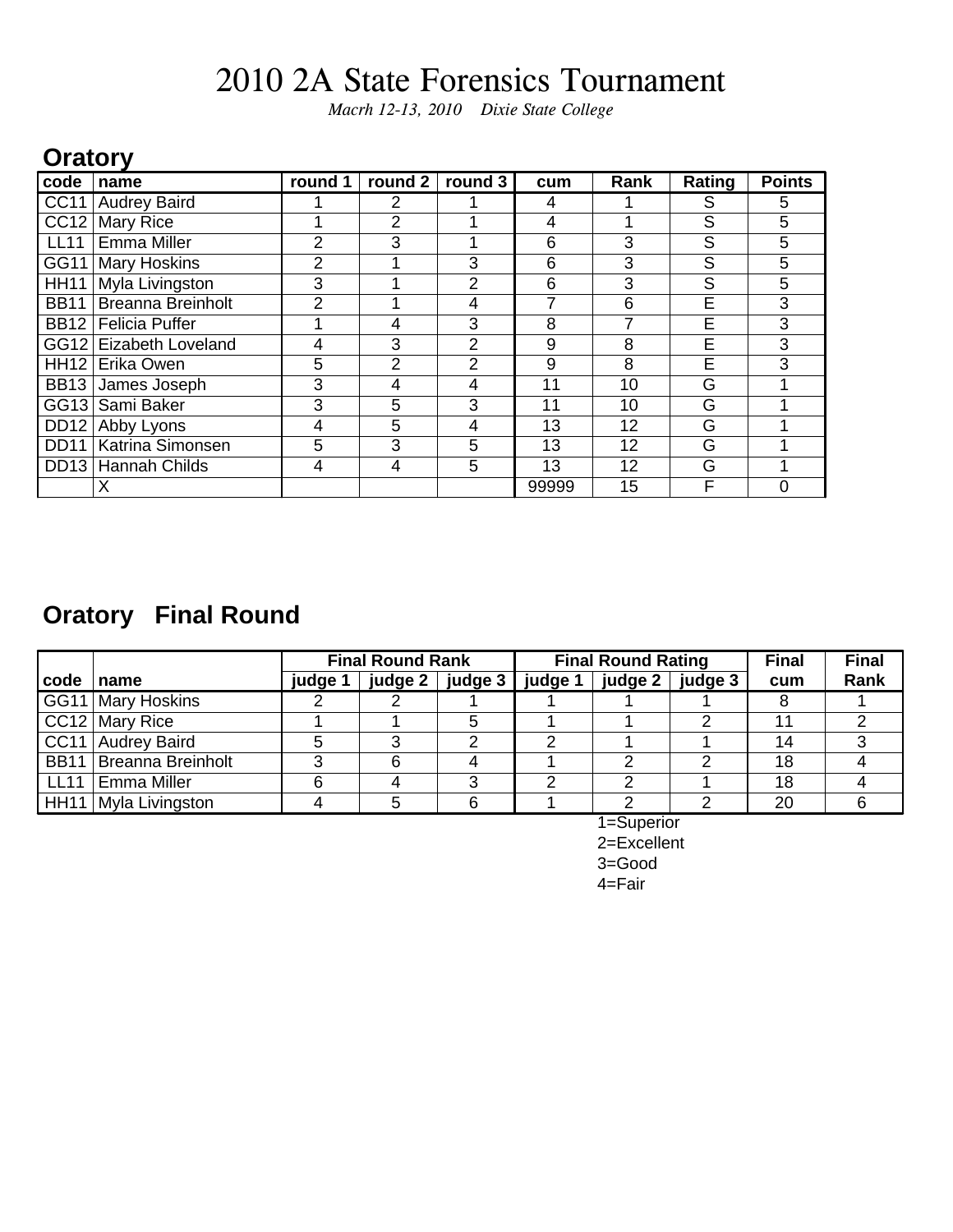*Macrh 12-13, 2010 Dixie State College*

#### **Congress**

| code        | name                    | judge 1 | judge 2         | judge 1        | judge 2        | cum  | Rank            | Rating                  | <b>Points</b>  |
|-------------|-------------------------|---------|-----------------|----------------|----------------|------|-----------------|-------------------------|----------------|
| <b>FF42</b> | <b>Lukas Helfrich</b>   |         |                 | 2              | 3              | 7    |                 | S                       | 5              |
| <b>JJ41</b> | <b>Chris Wells</b>      | 4       | $6\overline{6}$ |                | 1              | 12   | $\overline{2}$  | $\overline{\mathsf{s}}$ | 5              |
| DD43        | Sam Hansen              | 2       | $\overline{2}$  | 5              | 6              | 15   | 3               | $\overline{S}$          | 5              |
| GG42        | <b>Heather Bennion</b>  | 8       | 3               | 3              | $\overline{2}$ | 16   | 4               | S                       | 5              |
| <b>FF43</b> | David Green             | 3       | 4               | 13             | 7              | 27   | 5               | $\overline{\mathsf{s}}$ | 5              |
| GG41        | <b>Heidi Hoskins</b>    | 9       | 10              | 6              | 5              | 30   | 6               | $\overline{\mathsf{s}}$ | 5              |
| <b>BB42</b> | <b>Brittney Whipple</b> | 6       | 9               | $\overline{8}$ | 11             | 34   | $\overline{7}$  | Ē                       | 3              |
| CC42        | <b>Betty Mya Foott</b>  | 15      | 7               | 10             | 8              | 40   | 8               | E                       | 3              |
| <b>HH42</b> | Josh Worsham            | 12      | 11              | 9              | 9              | 41   | 9               | E                       | 3              |
| GG43        | <b>Halee Randall</b>    | 11      | 14              | 7              | 10             | 42   | $\overline{10}$ | $\overline{\mathsf{E}}$ | 3              |
| <b>DD41</b> | Lyberty Peterson        | 7       | 5               | 15             | 15             | 42   | 10              | $\overline{\mathsf{E}}$ | $\overline{3}$ |
| <b>HH41</b> | <b>Chris Crane</b>      | 5       | 8               | 15             | 15             | 43   | 12              | E                       | 3              |
| CC43        | <b>Michael Quigley</b>  | 15      | 15              | 11             | 4              | 45   | 13              | $\overline{\mathsf{G}}$ |                |
| <b>BB41</b> | Sam Hill                | 15      | 15              | 4              | 12             | 46   | 14              | G                       |                |
| <b>BB43</b> | <b>Serenity Twiss</b>   | 10      | 13              | 15             | 15             | 53   | 15              | $\overline{\mathsf{G}}$ |                |
| <b>FF41</b> | <b>Reid Wendel</b>      | 13      | 15              | 15             | 13             | 56   | 16              | $\overline{\mathsf{G}}$ |                |
| <b>DD42</b> | <b>Tyrell Crane</b>     | 14      | 12              | 15             | 15             | 56   | 16              | $\overline{\mathsf{G}}$ |                |
| JJ43        | <b>Hannah Larsen</b>    | 15      | 15              | 12             | 15             | 57   | 18              | F                       | 0              |
| CC44        | <b>Udit Bhavar</b>      | 15      | 15              | 14             | 14             | 58   | 19              | F                       | $\overline{0}$ |
| <b>HH43</b> | Jaden Dimick            | 15      | 15              | 15             | 15             | 60   | 20              | F                       | $\Omega$       |
|             | X                       |         |                 |                |                | 9999 | 21              | F                       | 0              |
|             | X                       |         |                 |                |                | 9999 | 21              | F                       | $\mathbf 0$    |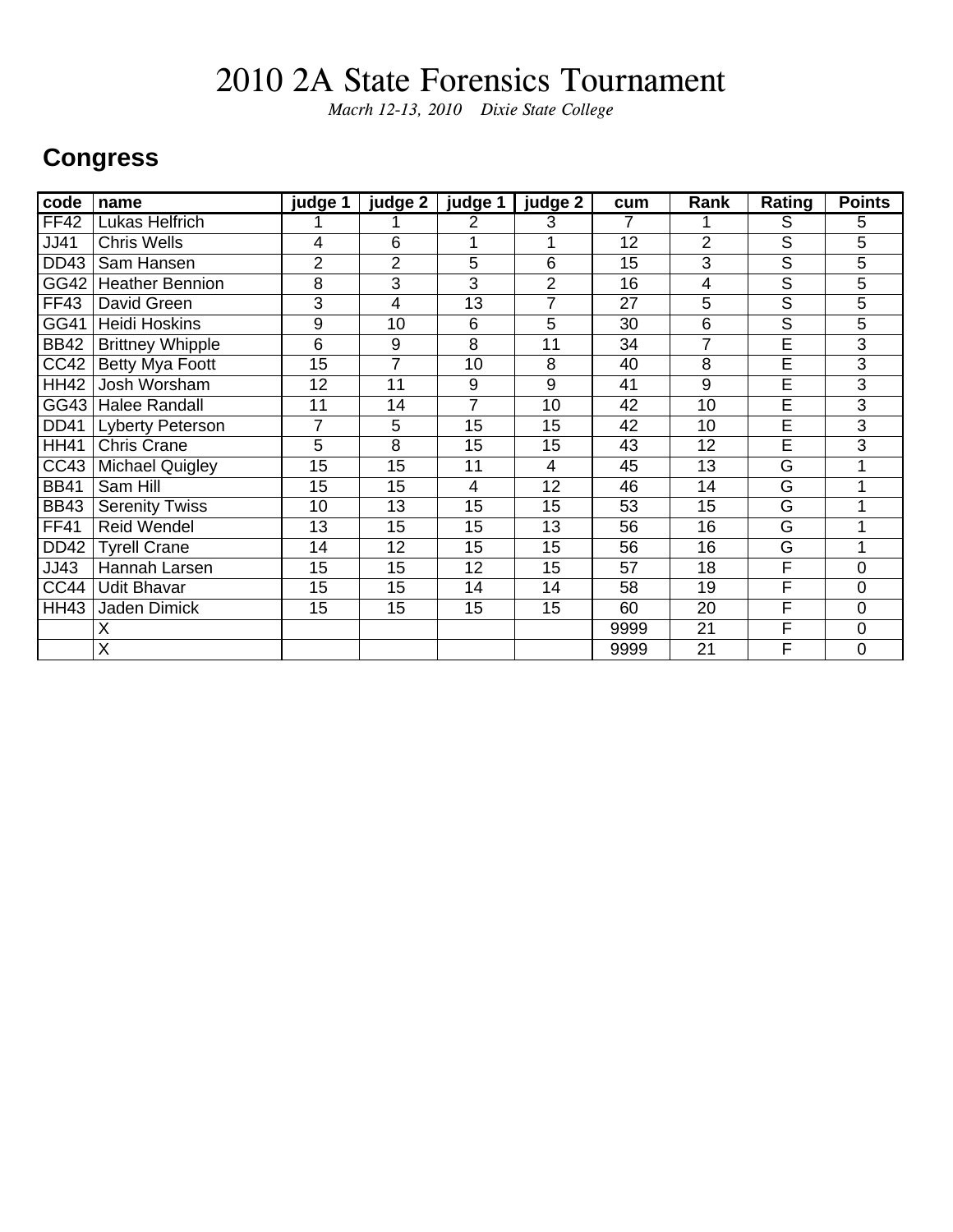*Macrh 12-13, 2010 Dixie State College*

### **Public Forum**

| code             | name                               | rd. | $\boldsymbol{\mathcal{P}}$<br>rd. | rd. 3 | rd. 4 | cum            | Rank           | Rating | <b>Points</b> | <b>Place</b> |
|------------------|------------------------------------|-----|-----------------------------------|-------|-------|----------------|----------------|--------|---------------|--------------|
| GG61             | Flavia Lima & Neal Edgel           | w   | W                                 | W     | W     | 4              |                | S      | 5             | 1st          |
| <b>BB61</b>      | Jordan Bradley & Rachel Sawyer     | W   |                                   | W     | W     | 3              | $\overline{2}$ | S      | 5             | 2nd          |
| <b>DD61</b>      | Lyberty Peterson & Tyrell Crane    | W   | w                                 | W     |       | 3              | 2              | S      | 5             | 3rd          |
| <b>HH61</b>      | Myla Livingston & Josh Worsham     | W   | W                                 |       | W     | 3              | 2              | S      | 5             | 4th          |
| GG62             | Chelsa Kristiansen & Raquel Zapata | W   | W                                 |       | W     | 3              | 2              | S      | 5             | 5th          |
| <b>FF61</b>      | Lukas Helfrich & Verena Munez      | W   | W                                 | W     |       | 3              | $\overline{2}$ | S      | 5             | 6th          |
| <b>CC61</b>      | Audrey Baird & Betty Mya Foot      | W   | W                                 |       |       | $\overline{2}$ | 7              | E      | 3             |              |
| GG63             | Ethan English & Grant Smith        |     |                                   | W     | W     | $\overline{2}$ |                | E      | 3             |              |
| <b>BB62</b>      | Spencer Jones & Kenny Bradley      |     |                                   | W     |       |                | 9              | G      |               |              |
| DD <sub>62</sub> | Sam Hansen & Zach Bown             |     |                                   |       | W     |                | 9              | G      | 4             |              |
| CC63             | Katy Miner & Ashlie Bohne          |     |                                   |       | W     |                | 9              | G      |               |              |
| CC62             | Lillian Jones & Tailor Talbot      |     | W                                 |       |       |                | 9              | G      |               |              |
| <b>BB63</b>      | Tina Smith & Nicole Webb           |     |                                   | W     |       |                | 9              | G      | 4             |              |
| <b>HH63</b>      | Landon Norris & Reed Udy           | L   |                                   |       |       | 0              |                |        | 0             |              |
|                  | ⋏                                  |     |                                   |       |       | 0              |                |        | 0             |              |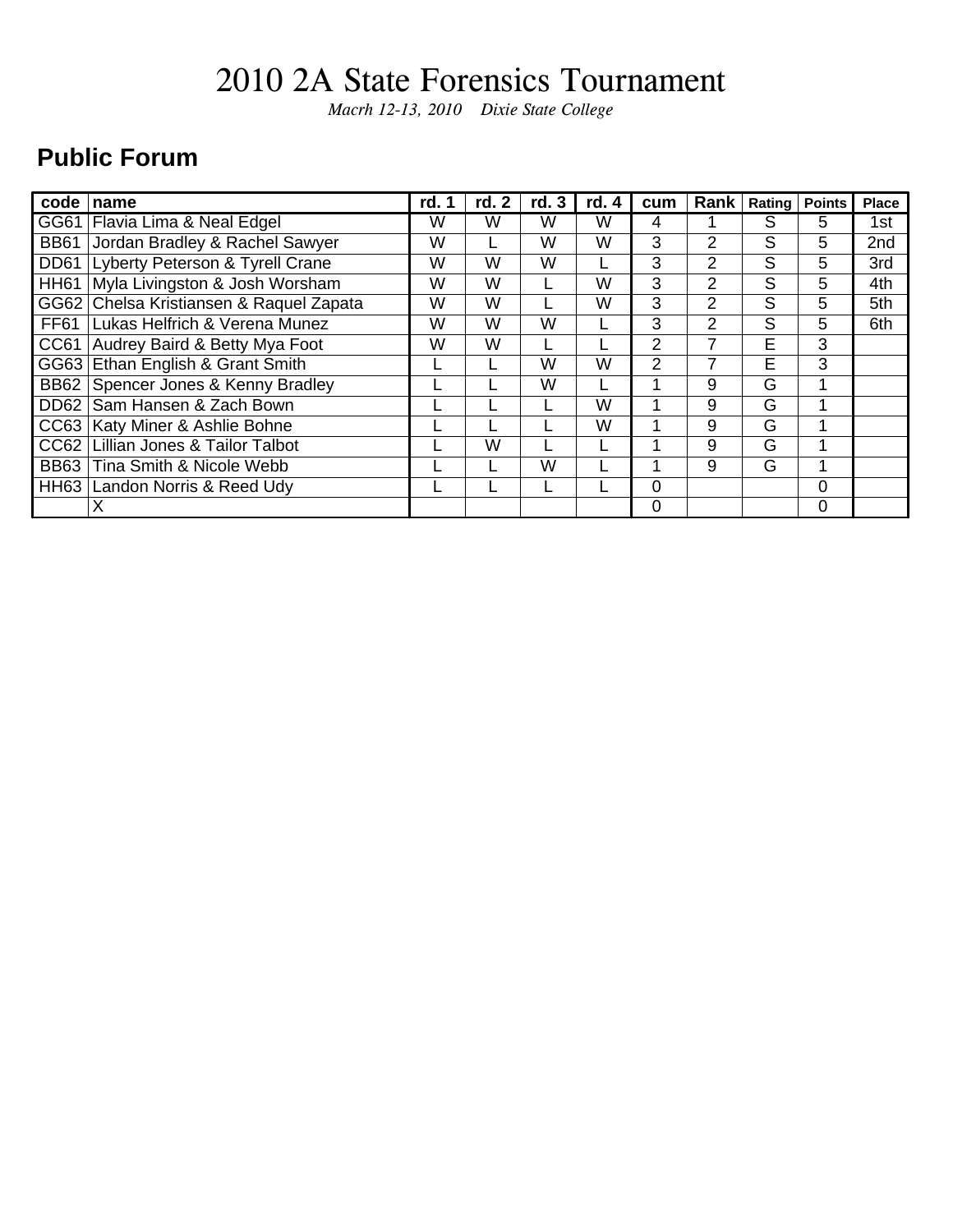*Macrh 12-13, 2010 Dixie State College*

#### **SPAR**

| code        | name                    | <b>Rd. 1</b>            | <b>Rd. 2</b>   | <b>Rd. 3</b>            | <b>Rd. 4</b>            | cum            | Rank            | $\overline{\mathsf{Rating}}$ | <b>Points</b>  | <b>Place</b> |
|-------------|-------------------------|-------------------------|----------------|-------------------------|-------------------------|----------------|-----------------|------------------------------|----------------|--------------|
| CC71        | <b>Dallen Dalton</b>    | $\overline{\mathsf{W}}$ | $\overline{W}$ | $\overline{\mathsf{W}}$ | $\overline{W}$          | $\overline{4}$ | 1               | $\overline{\mathsf{s}}$      | 5              | 1st          |
| GG71        | <b>Heather Bennion</b>  | W                       | W              | W                       | W                       | 4              | $\overline{1}$  | $\overline{\mathsf{s}}$      | 5              | 2nd          |
| <b>KK71</b> | <b>Brianna Bodily</b>   | W                       | W              | L                       | W                       | $\overline{3}$ | 3               | $\overline{\mathsf{s}}$      | 5              | 3rd          |
| <b>FF71</b> | <b>Reid Wendel</b>      | L                       | W              | W                       | W                       | 3              | 3               | $\overline{\mathsf{s}}$      | $\overline{5}$ |              |
| CC73        | <b>Harris Porter</b>    | $\overline{\mathsf{W}}$ | $\overline{W}$ | L                       | $\overline{\mathsf{W}}$ | $\overline{3}$ | $\overline{3}$  | $\overline{\mathsf{s}}$      | $\overline{5}$ |              |
| <b>BB72</b> | Shashi Patel            | W                       | W              | $\overline{W}$          | L                       | $\overline{3}$ | $\overline{3}$  | $\overline{\mathsf{s}}$      | $\overline{5}$ |              |
| <b>KK73</b> | <b>Brittany Bodily</b>  | W                       | W              | L                       | $\overline{W}$          | $\overline{3}$ | $\overline{3}$  | $\overline{\mathsf{s}}$      | $\overline{5}$ |              |
| <b>LL71</b> | Emma Miller             | $\overline{\mathsf{W}}$ | L              | W                       | $\overline{W}$          | $\overline{3}$ | $\overline{3}$  | $\overline{\mathsf{s}}$      | $\overline{5}$ |              |
| GG72        | <b>Justin See</b>       | W                       | W              | W                       | L                       | 3              | $\overline{3}$  | $\overline{\mathsf{s}}$      | 5              |              |
| <b>KK72</b> | Shantell Taylor         | $\overline{\mathsf{W}}$ | $\overline{W}$ | L                       | L                       | $\overline{2}$ | $\overline{10}$ | $\overline{\mathsf{E}}$      | $\overline{3}$ |              |
| JJ72        | <b>Chris Wells</b>      | $\overline{W}$          | L              | L                       | $\overline{W}$          | $\overline{2}$ | $\overline{10}$ | $\overline{\mathsf{E}}$      | $\overline{3}$ |              |
| <b>JJ71</b> | Rachel Rehfield         | W                       |                | L                       | W                       | $\overline{2}$ | 10              | $\overline{\mathsf{E}}$      | $\overline{3}$ |              |
| <b>LL73</b> | Jon Junejo              | L                       | Ĺ              | $\overline{\mathsf{w}}$ | W                       | $\overline{2}$ | 10              | Ē                            | $\overline{3}$ |              |
| DD73        | Sage Lund               | L                       | W              | W                       | L                       | $\overline{2}$ | 10              | $\overline{\mathsf{E}}$      | $\overline{3}$ |              |
| <b>CC72</b> | Erik Wermuth            |                         | W              | L                       | W                       | $\overline{2}$ | 10              | Ē                            | 3              |              |
| CC74        | Zach Taylor             | L                       | $\overline{W}$ | $\overline{\mathsf{W}}$ | L                       | $\overline{2}$ | 10              | $\overline{\mathsf{E}}$      | $\overline{3}$ |              |
| DD71        | <b>Trevon Hansen</b>    | L                       | W              | $\overline{W}$          | L                       | $\overline{2}$ | 10              | $\overline{\mathsf{E}}$      | $\overline{3}$ |              |
| DD72        | <b>Adam Costa</b>       |                         |                | W                       | L                       | 1              | 18              | $\overline{\mathsf{G}}$      | $\overline{1}$ |              |
| <b>FF72</b> | <b>Taylor Bodden</b>    | $\overline{\mathsf{w}}$ | L              | L                       | L                       | 1              | 18              | G                            | $\mathbf 1$    |              |
| GG73        | Alek Clubb              | W                       |                |                         | L                       | 1              | 18              | $\overline{\mathsf{G}}$      | 1              |              |
| <b>HH73</b> | Erika Owen              | L                       |                |                         | W                       | 1              | 18              | $\overline{\mathsf{G}}$      | 1              |              |
| <b>HH72</b> | John Coates             | L                       |                | L                       | W                       | 1              | 18              | $\overline{\mathsf{G}}$      | $\overline{1}$ |              |
| <b>HH71</b> | <b>Chris Crane</b>      | L                       |                | $\overline{W}$          | L                       | 1              | 18              | $\overline{\mathsf{G}}$      | $\mathbf{1}$   |              |
| <b>BB71</b> | Cesar Vega              |                         |                | W                       | L                       | 1              | 18              | $\overline{\mathsf{G}}$      | $\mathbf 1$    |              |
| <b>BB73</b> | <b>Felicia Puffer</b>   | L                       | L              | L                       | L                       | $\mathbf 0$    |                 |                              | $\mathbf 0$    |              |
|             | X                       |                         |                |                         |                         | $\mathbf 0$    |                 |                              | $\mathbf 0$    |              |
|             | $\overline{\mathsf{x}}$ |                         |                |                         |                         | $\mathbf 0$    |                 |                              | $\overline{0}$ |              |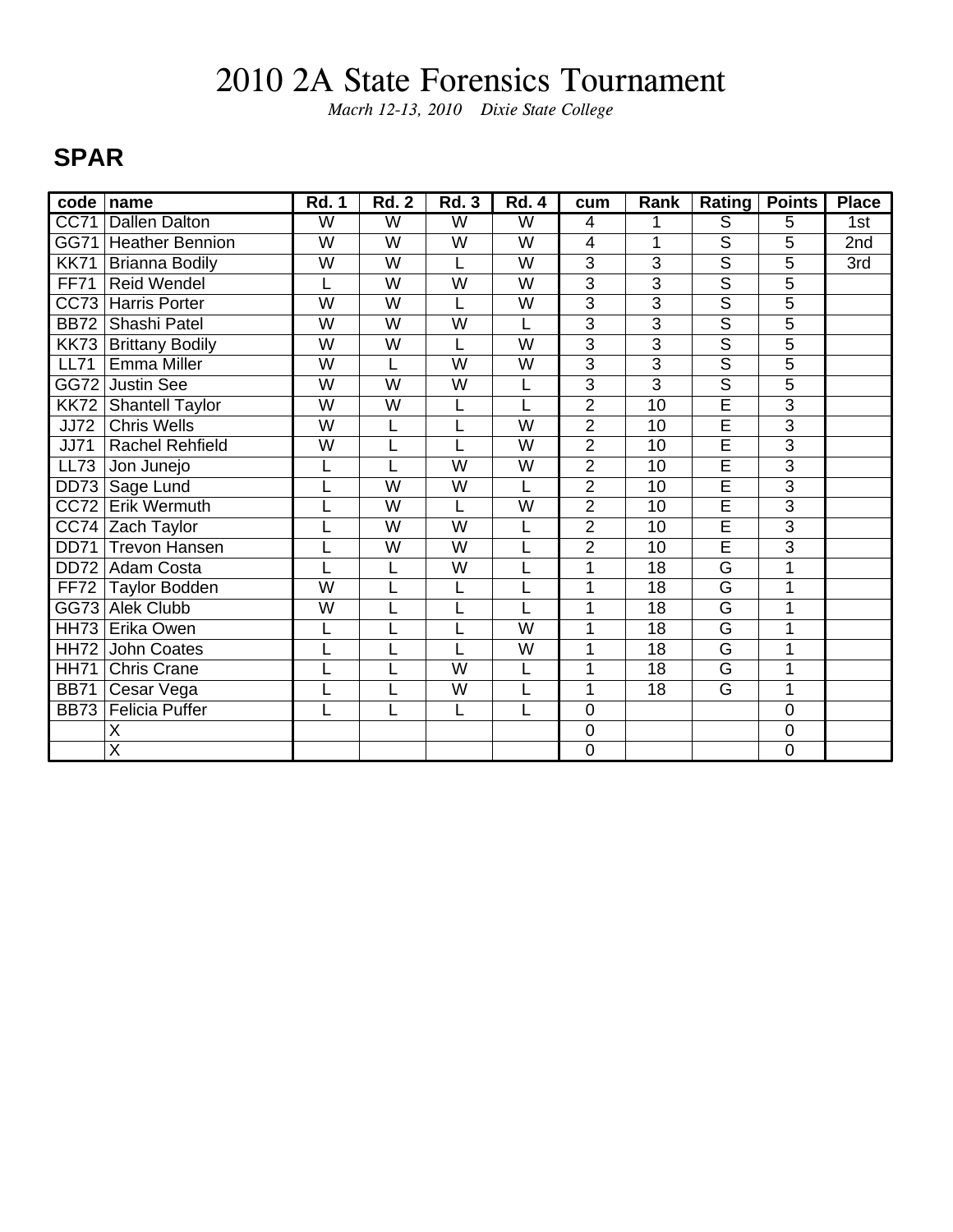*Macrh 12-13, 2010 Dixie State College*

### **Lincoln Douglas**

| code        | name                   | round 1 | round 2 | round 3 | round 4 | cum            | Rank | $\overline{\mathsf{Rating}}$ | <b>Points</b> | <b>Place</b> |
|-------------|------------------------|---------|---------|---------|---------|----------------|------|------------------------------|---------------|--------------|
| CC53        | <b>Michael Quigley</b> | W       | W       | W       | W       | 4              |      | S                            | 5             | 1st          |
| GG51        | Joey King              | W       | W       | W       | W       | 4              |      | S                            | 5             | 2nd          |
| CC51        | David Pilibosian       | W       | W       |         | W       | 3              | 3    | S                            | 5             | 3rd          |
| GG52        | lan Saydyk             | W       | W       |         | W       | 3              | 3    | S                            | 5             | 4th          |
| <b>FF51</b> | Cullin Johns           | W       | W       | W       |         | 3              | 3    | S                            | 5             | 5th          |
| GG53        | <b>Strom Clark</b>     |         | W       | W       |         | $\overline{2}$ | 6    | E                            | 3             |              |
| <b>BB53</b> | Jamee Joseph           | W       | W       |         |         | $\overline{2}$ | 6    | E                            | 3             |              |
| CC52        | <b>Russell Minor</b>   |         |         | W       | W       | $\overline{2}$ | 6    | E                            | 3             |              |
|             | HH52 Zach Peterson     |         |         |         | W       |                | 9    | G                            |               |              |
| <b>BB51</b> | Rebecca Kanell         | W       |         |         |         |                | 9    | G                            |               |              |
| <b>BB52</b> | Meili Christensen      |         |         | W       |         |                | 9    | G                            |               |              |
| <b>KK51</b> | Roberta Putman         |         |         | W       |         |                | 9    | G                            |               |              |
| <b>HH51</b> | Eric Lyman             |         |         |         |         | 0              |      |                              | 0             |              |
|             | HH53   Mickey Henson   |         |         |         |         | 0              |      |                              | 0             |              |